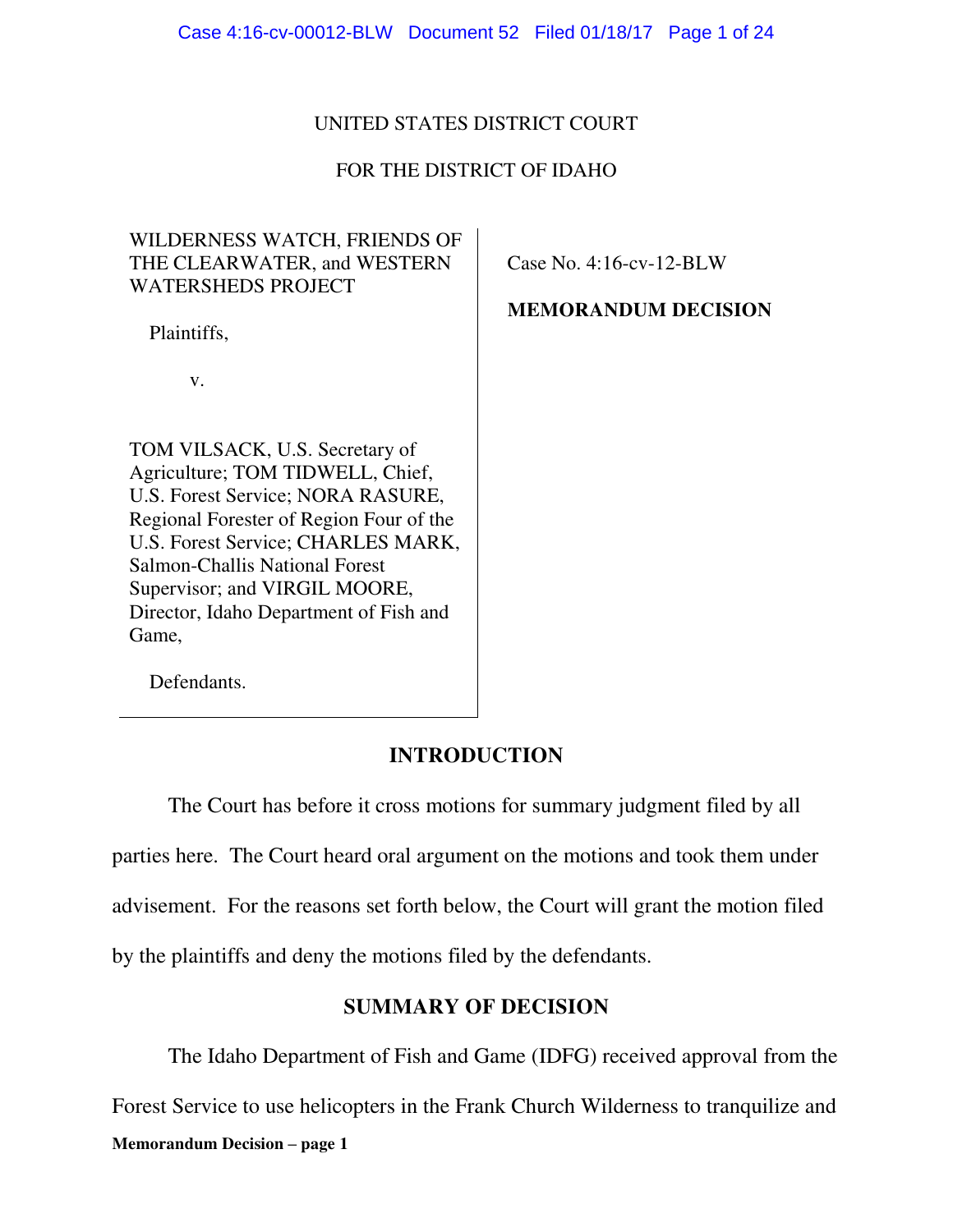#### Case 4:16-cv-00012-BLW Document 52 Filed 01/18/17 Page 2 of 24

collar elk with monitors to trace their movements. Both agencies were concerned about reductions in the elk population in the Wilderness Area, and the project was designed to obtain data that might explain the mortality problem. Ignoring a prior directive of the Court, the Forest Service allowed the project to begin immediately, preventing plaintiff environmental groups from being able to timely seek injunctive relief. Within three days the IDFG project was completed, and 57 elk and 4 wolves were collared.

 The environmental groups filed this lawsuit to prevent the IDFG from using the data and to require that it be destroyed. They complained that the IDFG obtained approval by proposing a small plan that hid the much larger impacts of their long-term plan. In this decision, the Court agrees, and holds that the Forest Service's approval of the project violated the National Environmental Protection Act (NEPA) and the Wilderness Act of 1964. The Court also finds that the IDFG violated the terms of the approval when it collared the wolves.

The Court will enjoin the Forest Service from considering the data collected, and will enjoin the IDFG from using the data in any way when it seeks future Forest Service approvals. Although the harm of having helicopter landings in the Wilderness Area has passed, there is ongoing harm because the IDFG continues to hold – and plans to use – data that was obtained in violation of federal law. The Court will therefore order the IDFG to destroy that data.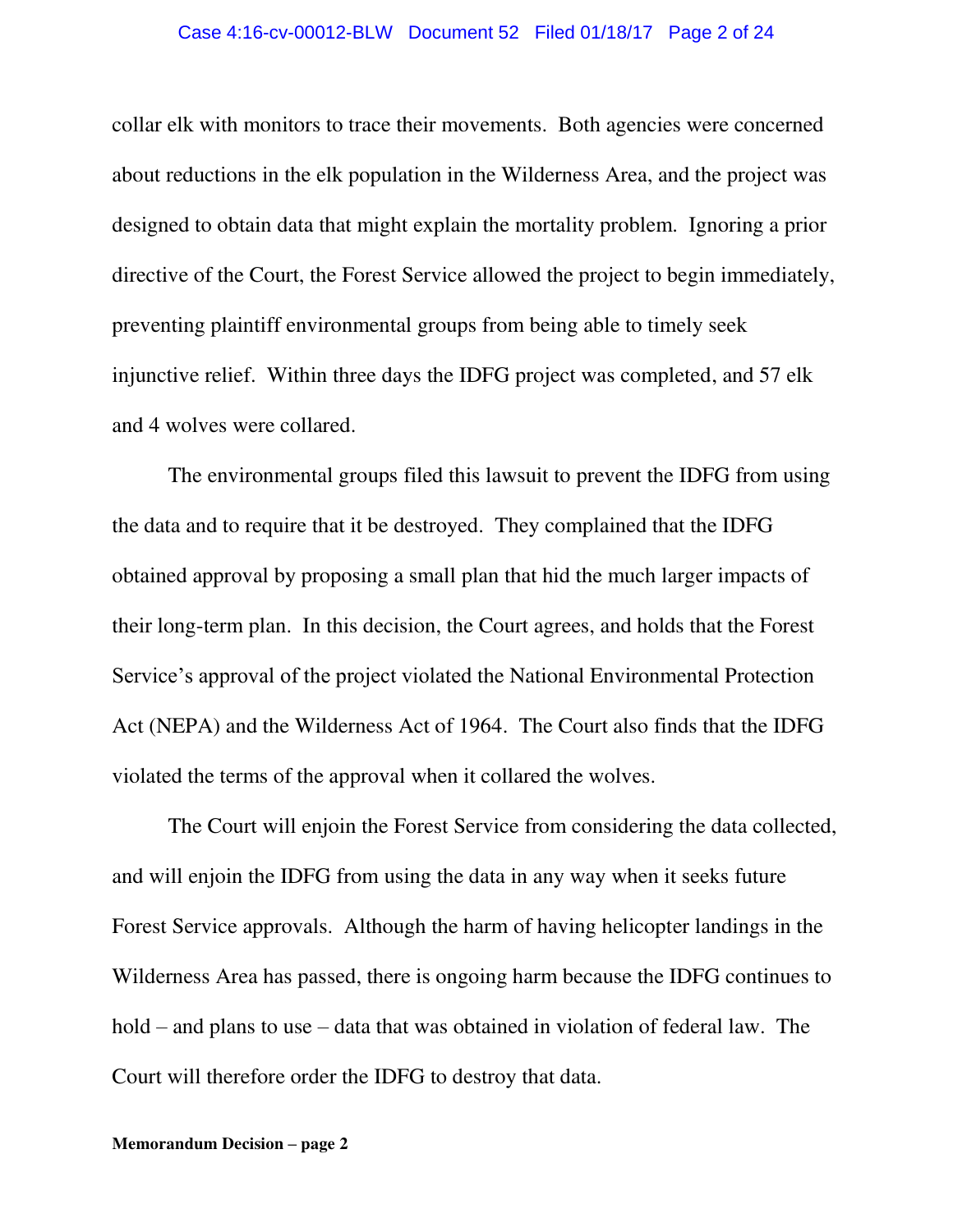### **BACKGROUND**

 In 1964, Congress passed the Wilderness Act to protect areas "untrammeled by man, where man himself is a visitor who does not remain." See 16 U.S.C. § 1131(c). The landing of aircraft, among other activities, is banned "except as necessary to meet minimum requirements for the administration of the area." See 16 U.S.C. § 1133(c).

In 1980, Congress created the Frank Church Wilderness, spanning 2.4 million acres, the largest forested wilderness in the lower 48 states. The enabling legislation – the Central Idaho Wilderness Act – stated that this area would be governed by the Wilderness Act.

Just two years earlier, in 1978, the gray wolf was declared to be an endangered species under the Endangered Species Act (ESA). To reintroduce the wolf to the Rocky Mountain area, the Fish and Wildlife Service released 35 gray wolves into the Frank Church Wilderness in 1995 and 1996.

The wolf recovery was extremely successful, their numbers increased dramatically, and they were delisted in 2009. The wolf packs were monitored by the Idaho Department of Fish and Game (IDFG), and in 2010, the agency petitioned the Forest Service to conduct helicopter monitoring in the Wilderness Area. The IDFG's plan was to shoot several wolves with tranquilizer darts from a helicopter and then affix telemetry collars that would allow the IDFG to monitor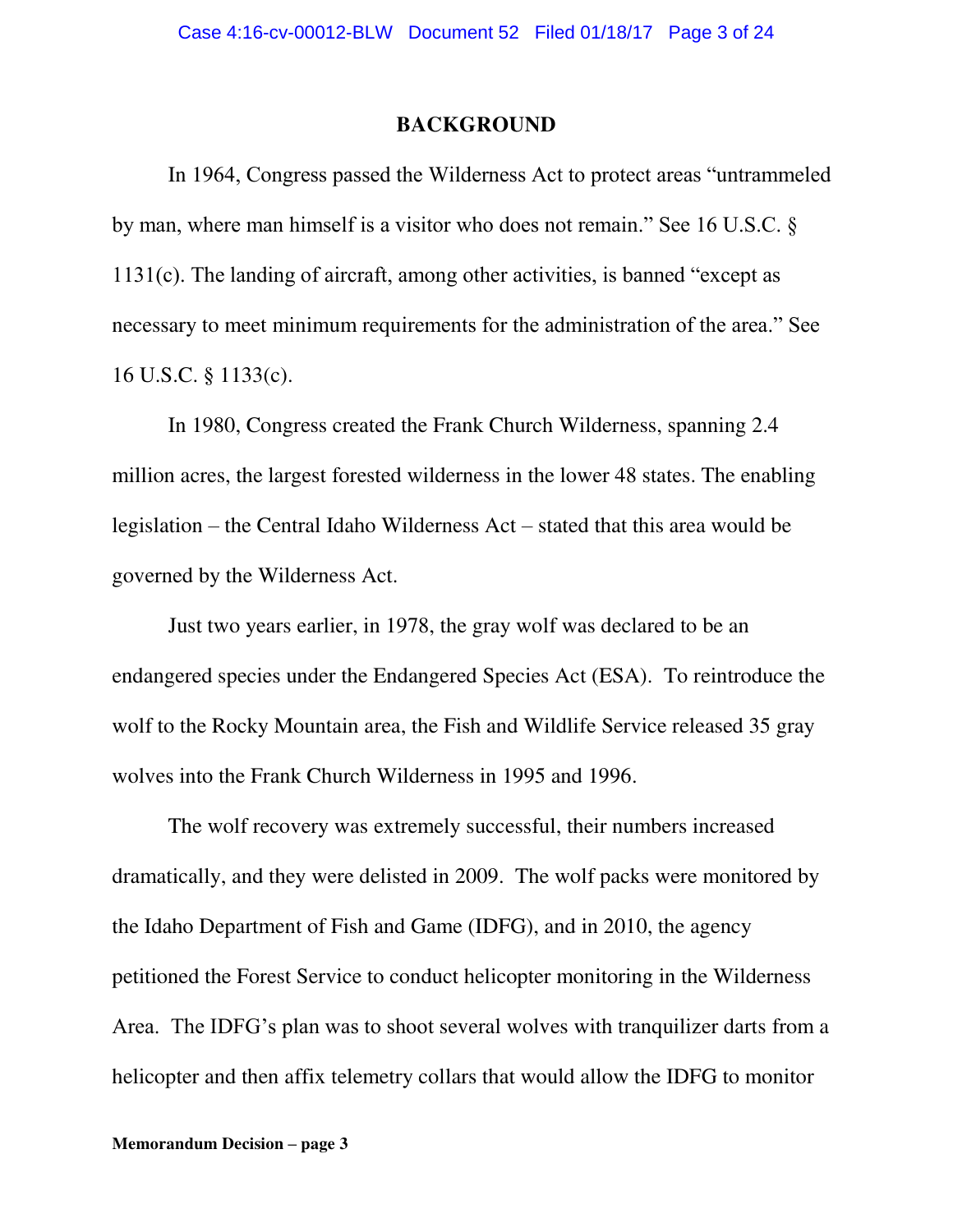#### Case 4:16-cv-00012-BLW Document 52 Filed 01/18/17 Page 4 of 24

their movements. The plan contemplated 20 helicopter landings in the Wilderness Area over a two-week period.

The Forest Service approved the IDFG's plan, prompting environmental groups to file a lawsuit in this Court to block the plan because helicopter landings were inconsistent with the wilderness values of the Wilderness Area. The case presented a "conundrum": The intrusive helicopter flights were inconsistent with wilderness values, but their purpose – to better understand the wolf – furthered wilderness values. *Wolf Recovery Foundation vs. U.S.,* 692 F.Supp.2d 1264, 1269- 70 (2010). Ultimately, the Court was persuaded that the unique value of that particular study, coupled with the relatively small number of landings and short duration of the project, outweighed concerns over the disruption to wilderness values. But the Court made clear that its decision was not a free pass for further helicopter visits:

[T]he next helicopter proposal in the Frank Church Wilderness will face a daunting review because it will add to the disruption and intrusion of this collaring project. The Forest Service must proceed very cautiously here because the law is not on their side if they intend to proceed with further helicopter projects in the Frank Church Wilderness. The Court is free to examine the cumulative impacts of the projects, and the context of the use. Given that this project is allowed to proceed, the next project will be extraordinarily difficult to justify.

*Id.* at 1270. The Court also put the Forest Service on notice that the agency "would be expected to render a final decision [on any helicopter project in the

Wilderness Area] enough in advance of the project so that any lawsuit seeking to

**Memorandum Decision – page 4**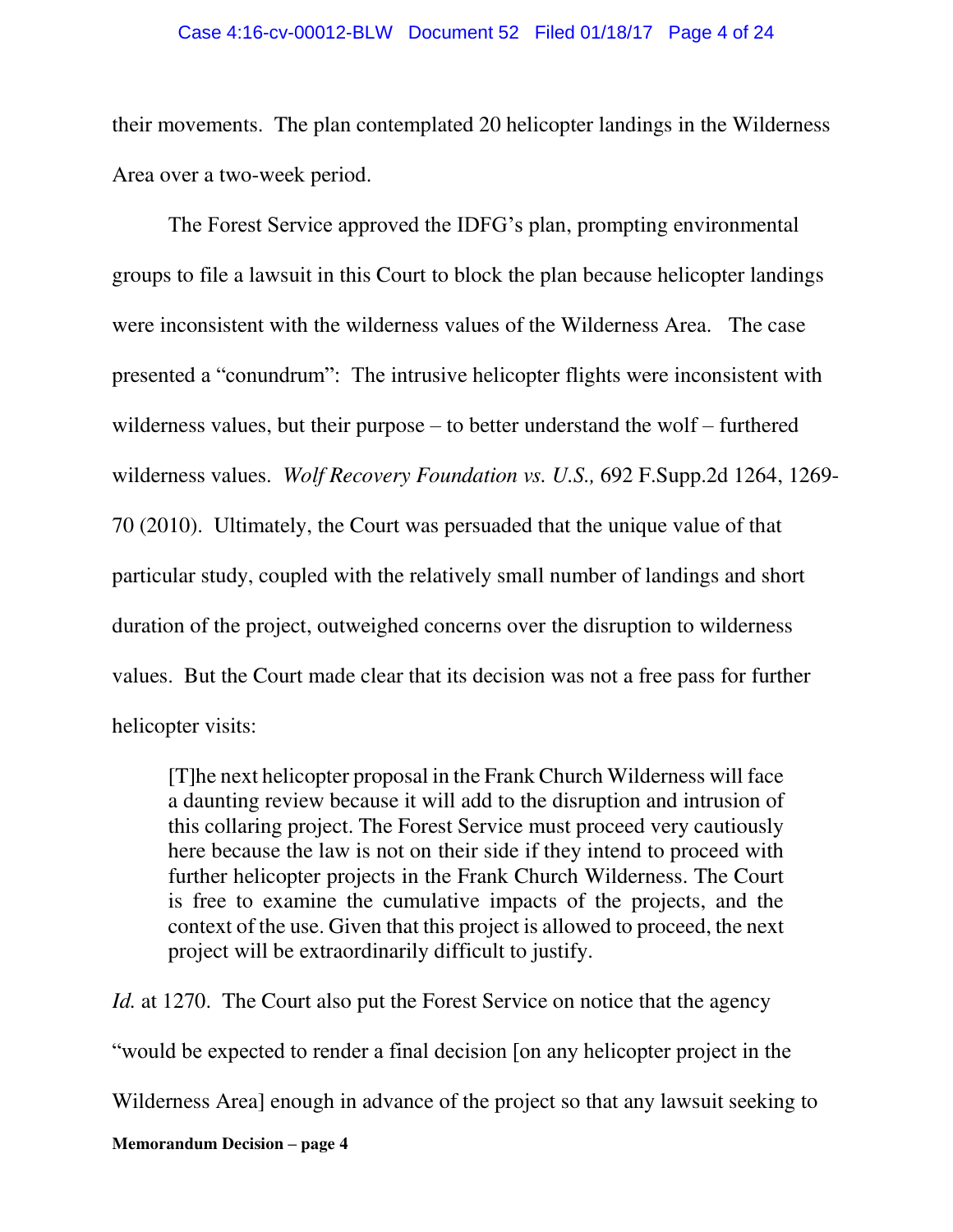#### Case 4:16-cv-00012-BLW Document 52 Filed 01/18/17 Page 5 of 24

enjoin the project could be fully litigated." *See Wolf Recovery Foundation v. U.S.,*  2010 WL 2898933 at \*1 (D. Id. July 21, 2010). The agency would ignore that directive in the present case, as discussed further below.

Meanwhile, the IDFG was estimating elk populations in the Wilderness Area through aerial surveys that did not involve collaring but relied entirely on visual sightings from the air. According to those surveys – conducted every 5 to 10 years – the elk population in the Wilderness Area was declining rapidly. *FS000094.*  The IDFG believed the decline of the elk in the Wilderness Area was due to wolf predation. They drafted a Predation Management Plan that called for, among other things, deploying professional trappers to kill 60% of the resident wolves. FS011015-011016.

To confirm their suspicions, the IDFG again asked the Forest Service to allow them to conduct helicopter landings in the Wilderness Area. Their initial plan, proposed in 2014, sought to collar both wolves and elk over a 10-year period. *FS000444 (attachment entitled "Minimum Requirements Decision Guide" at pg. 26).* The IDFG proposed making 160 helicopter landings in each of the first two years, and then 90 landings per year in the remaining years, for a total of 1,040 landings. *Id.* But the wolf collaring portion of that plan was later dropped, as noted by the Forest Service: "Wolves are off the table until [the IDFG can] gain understanding of elk." *FS000227.*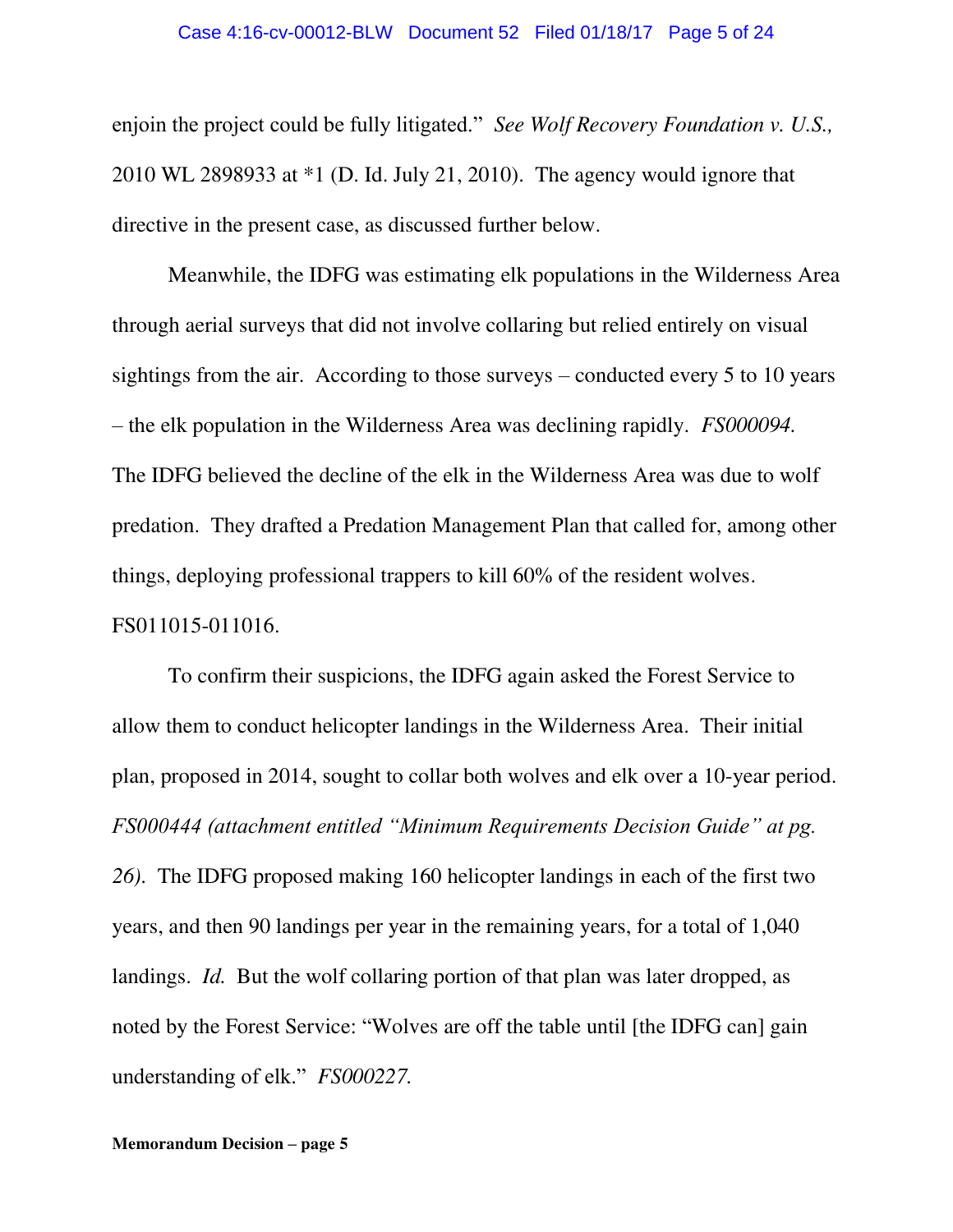Focusing only on elk collaring, the IDFG submitted a new proposal seeking approval for 10 years of annual helicopter landings. The IDFG wanted to study elk survival rates and population numbers by attaching radio collars to the elk and monitoring their movements. The plan included 120 landings in each of the first two years and 70 landings per year thereafter for a total of 800 landings over a decade. *FS000021.* 

As an alternative, the IDFG proposed a shorter but more intensive 5-year program that would include 570 helicopter landings. *FS000028.* But the IDFG conceded that this shortened proposal did not allow enough time to obtain valid elk mortality data, and that "an extension beyond 5 years would be necessary." *Id.*

The IDFG prepared a draft Minimum Requirements Analysis (MRA) that recognized both the need for elk monitoring and the disruption of wilderness values that would occur under either the 10-year or 5-year alternatives. That MRA was dated August 7, 2015. *FS000003-44*.

The next day – August 8, 2015 – the IDFG submitted an even shorter proposal to conduct the elk collaring in a single year with just 120 helicopter landings. *FS000061*. The agency's goal was to capture and collar 60 elk over a 5 day period between December, 2015, and March, 2016. The Forest Service noted the IDFG's reason for shortening the proposal: "While IDFG acknowledges longer term plans[,] they have taken [those plans] off the table for now and just are need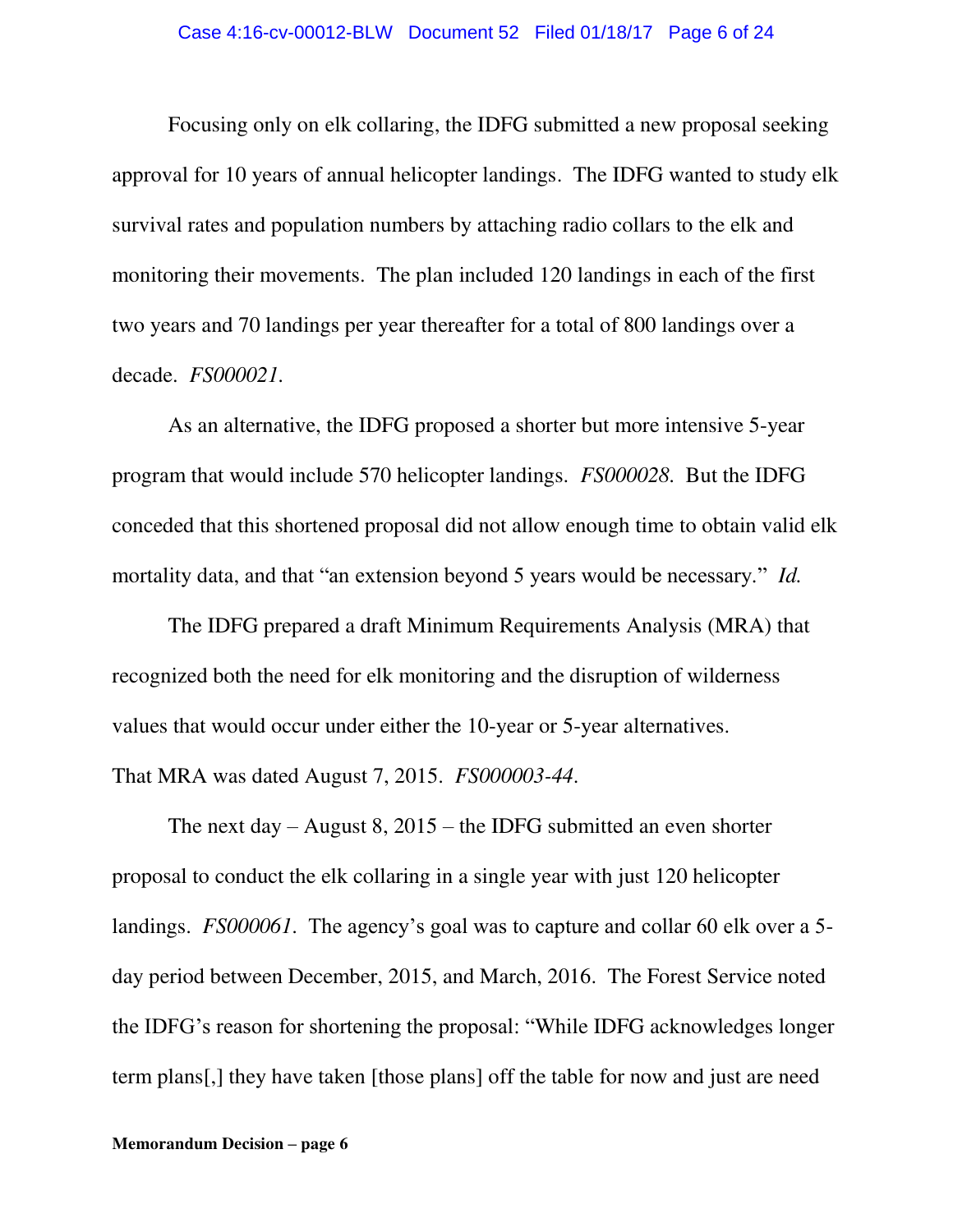of getting elk off the ground." *FS000227.* It is this proposal that was ultimately approved by the Forest Service and is now before the Court for review. The proposal was formally presented for public comment on August 24, 2015. *FS 000091-107*.

The Forest Service was fully aware that the IDFG was still pursuing a longterm elk collaring project, and concluded that continued elk collaring beyond the 1 year period was "[r]easonably foreseeable." *FS000107*. The Forest Service noted in another document that the "[f]oreseeable future is a 10-year elk collaring by IDFG . . . ." *FS 000228.* 

This conclusion was inescapable given the IDFG's own concession that even a 5-year collaring program was not sufficient to obtain valid data. There was never any question that the IDFG's ultimate goal was to obtain 10 years of data through roughly 800 helicopter landings.

After receiving public comment, the Forest Service prepared an Environmental Assessment (EA) evaluating the IDFG's one-year elk collaring proposal. The EA process required the Forest Service to evaluate the cumulative impacts of this proposal along with other foreseeable impacts, and the Forest Service conducted that analysis in § 3.2.2.2 of the EA:

Continued long-term elk collaring activities in the [Wilderness Area] have been identified as a reasonably foreseeable future action. If continued elk collaring activities were to occur, cumulative effects would be high (noticeable and affecting more than two qualities of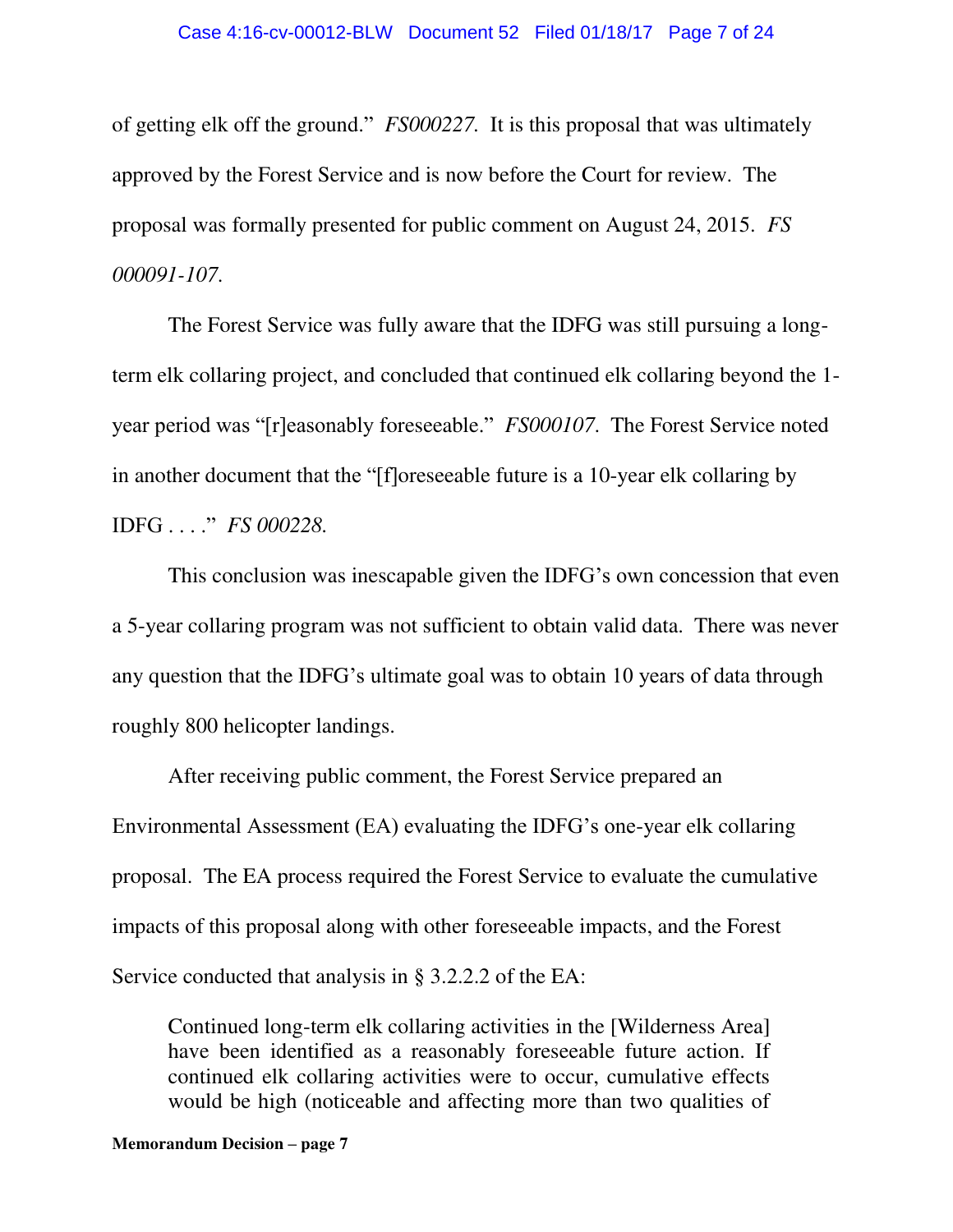wilderness character), extended (throughout the project area and indirectly affecting adjacent wilderness lands), long-term to permanent (if operations were to occur longer than 5 years), and unique (affecting lands protected by legislation to preserve wilderness character). Such a project has the potential to change the untrammeled, undeveloped, natural, and outstanding opportunities qualities of wilderness character in the [Wilderness Area] for years to come, even though the bulk of the operations would occur over just a few days each winter. Effects would be especially pronounced during the winter months when helicopter landings would take place, but indirect effects to wilderness character would persist year-round for many years (such as collars on elk). Adverse cumulative impacts would also occur to non-use wilderness values, especially to bequest value. Indirect beneficial effects to natural character could have longterm to permanent cumulative effects if the data collected were to result in management decisions that improve the [Wilderness Area] resource as a whole and not just one species or one component of wilderness character.

*FS011757.* This analysis recognized that if the IDFG's elk collaring were to continue for more than 5 years, the cumulative adverse effects on wilderness values would be "high" and "extended." *Id.* The record, discussed above, demonstrates beyond dispute that the IDFG intends to seek 10 years of helicopter landings to collar elk in the Wilderness Area.

**Memorandum Decision – page 8**  Yet the Forest Supervisor essentially ignored this when he approved the IDFG's proposal in his Decision Notice. His one-sentence analysis of the cumulative effect criteria states as follows: "Section 3 of the EA discloses that the [IDFG's proposal] will not result in any known significant, temporary, short term, long term, or cumulative effects." *FS014529*. Based on that finding, and others, the Forest Supervisor concluded that an environmental impact statement (EIS) was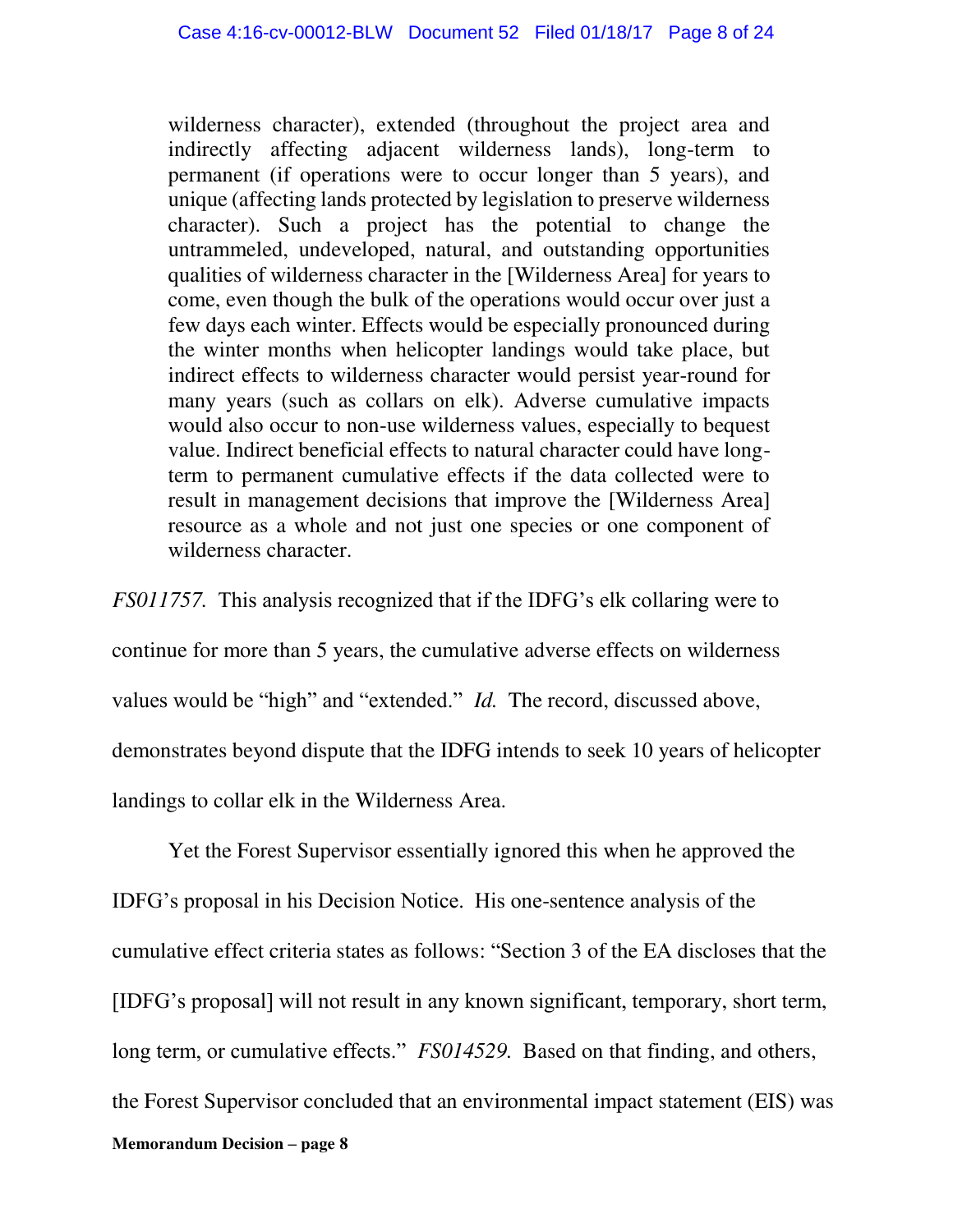#### Case 4:16-cv-00012-BLW Document 52 Filed 01/18/17 Page 9 of 24

not required because the IDFG proposal was not "a major federal action that would significantly affect the quality of the human environment either individually or cumulatively." *FS014527.*

Instead of allowing time for challenges before implementation of his decision, as directed by the Court in prior litigation, the Forest Supervisor ruled that "[i]mplementation may begin immediately following approval of necessary permit(s)." *FS014530.* The Forest Service issued its temporary special use permit on January 6, 2016, and the IDFG began its operations the next day, January 7, 2016. Within two days the agency was done, having collared 57 elk using 112 helicopter landings in the Wilderness Area.

But in this same operation, the IDFG also collared 4 wolves, in violation of the temporary special use permit that only allowed them to collar elk. IDFG staff unaffiliated with the project "conducted an internal review to determine whether or not the action was intentional and concluded it was not." *See Gould Affidavit (Dkt. No. 35)* at  $\P$  13. The wolf collars cannot be remotely turned off and "will keep transmitting so long as the battery and collar systems function." *Id.* at ¶ 15. The IDFG intends to keep using the wolf collar data to "make informed wildlife management decisions, including appropriate hunting seasons, and to provide technical information and recommendations to [the Forest Service] on wildlife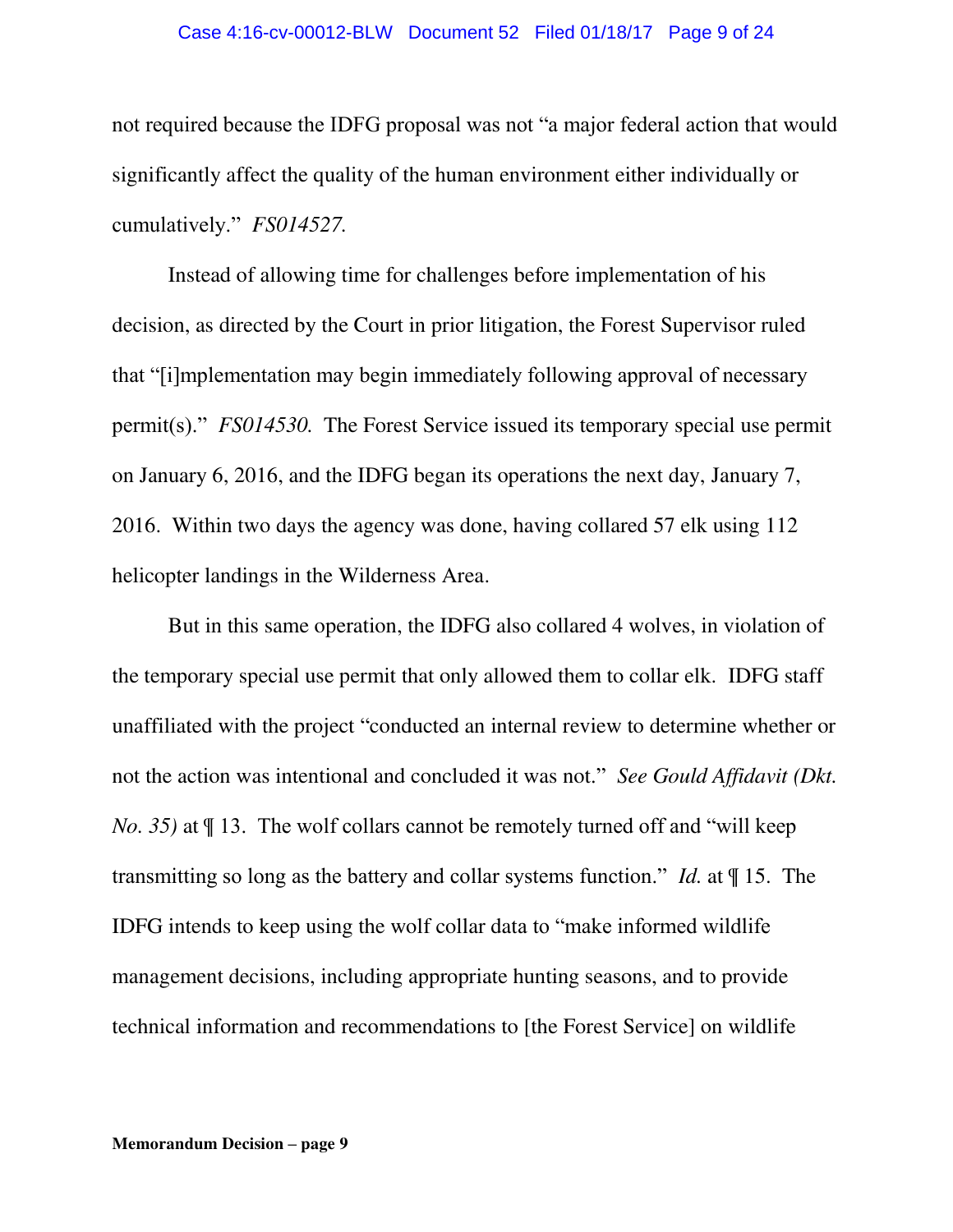habitat issues." *Id.* One of the wolves has since died, and so only 3 collared wolves remain.

The plaintiffs responded quickly by filing this lawsuit against the Forest Service on January 7, 2016, to stop the helicopter project on the grounds that it violated the Wilderness Act and NEPA. But the IDFG completed its collaring operations before any hearing could be held. Realizing that the project was completed, the plaintiffs filed an amended complaint, adding as a defendant Virgil Moore, the IDFG Director, and adding a prayer for relief seeking an injunction requiring the IDFG to destroy all data obtained from the radio collars placed on elk and wolves during this project, and specifically prohibiting the IDFG from using the data to advance IDFG's plans to kill wolves in the Middle Fork Zone of the River of No Return Wilderness.

During oral argument, the Forest Service's counsel stated that the Forest Service had sent the IDFG a "notice of non-compliance" for their collaring of wolves. But the Forest Service did not plan on taking any further action against the IDFG.

# **ANALYSIS**

### **Mootness**

Defendants argue that plaintiffs' claims are moot because the helicopter collaring project has been completed. But "completion of activity is not the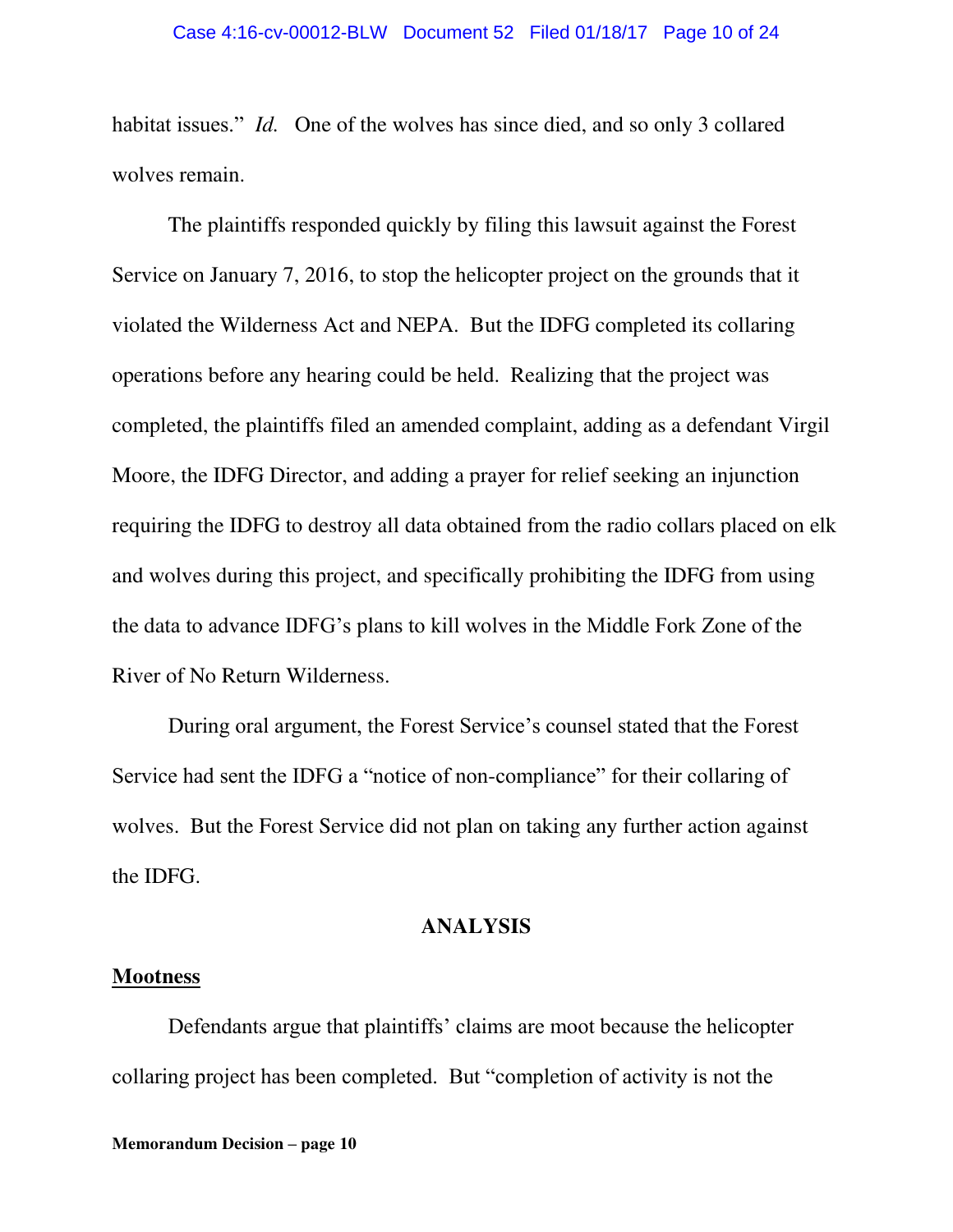hallmark of mootness." *Neighbors of Cuddy Mountain v. Alexander,* 303 F.3d 1059, 1065 (9<sup>th</sup> Cir. 2002). To the contrary, "a case is moot only where no effective relief for the alleged violation can be given," including relief "to help mitigate the damage cause by" the challenged action. *Id.* at 1065-66. Here, effective relief could be granted to plaintiffs. They seek injunctive relief to prevent the use of – and to destroy – data gained from the project. Thus, the project is not moot.

 But even if there was no effective relief to be granted, the dispute here would not be moot because it will occur again and will evade review again. This exception to the doctrine of mootness applies where (1) the duration of the challenged action is too short to be fully litigated, and (2) there is a reasonable likelihood that the same party will be subject to the action again. *Shell Offshore v. Greenpeace, 709 F.3d 1281, 1287 (9<sup>th</sup> Cir. 2013).* As discussed above, IDFG has a long-term plan to pursue hundreds of helicopter collaring landings in the Wilderness Area and has stated that it does not need Forest Service approval for those landings. There is thus no doubt that IDFG will attempt again the very same project it completed here. Moreover, the duration will once again be too short for plaintiffs to challenge – the Forest Service ignored the Court's earlier directive to allow time for challenges, and thus the Court cannot trust its assurances that sufficient time will be granted in the future.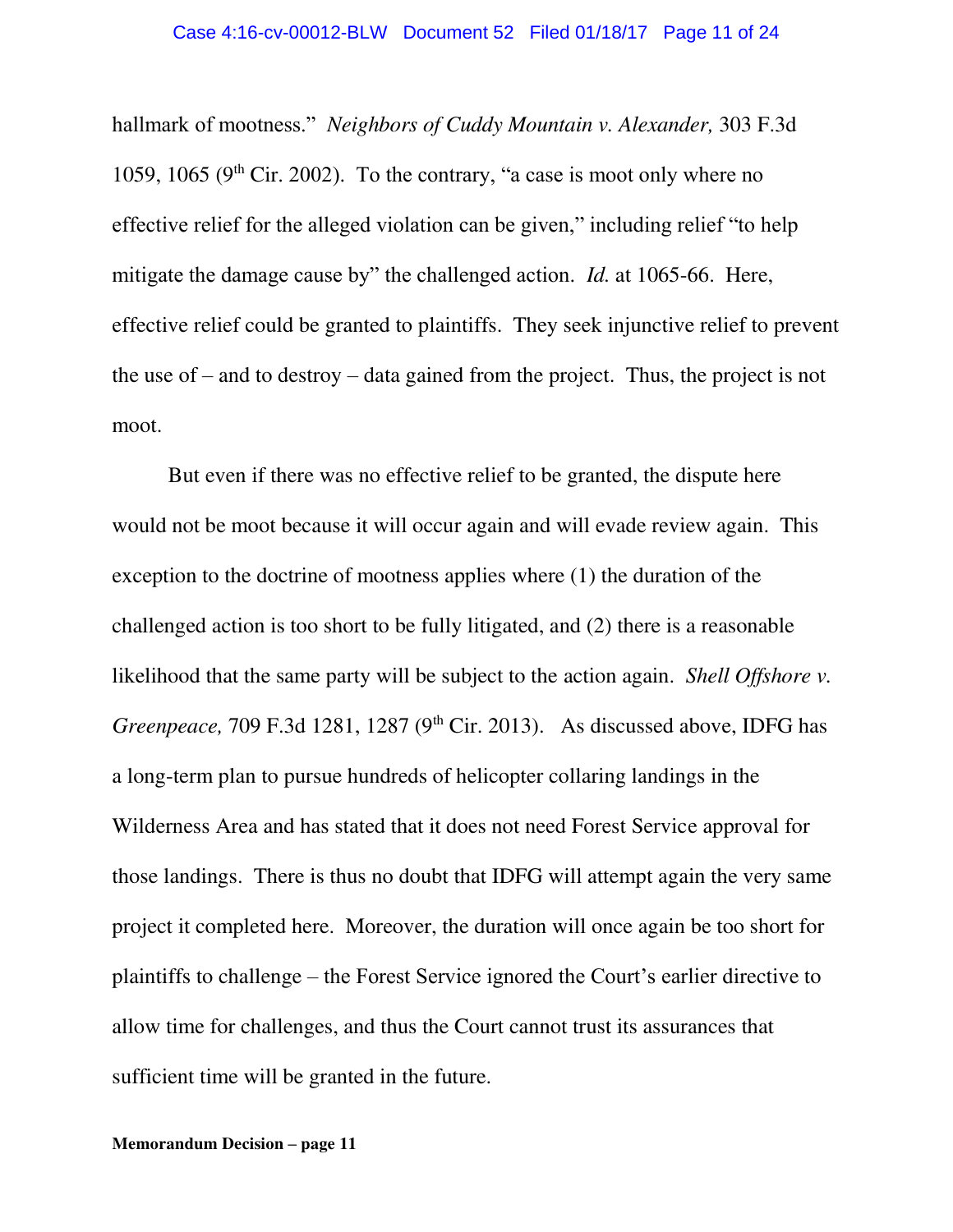For all these reasons the Court rejects defendants' mootness arguments.

## **NEPA**

The Court's review of the Tribes' NEPA claim is governed by the Administrative Procedures Act (APA). *See Klamath Siskiyou Wildlands Center v. Boody,* 468 F.3d 549 (9th Cir. 2006). Under the APA, the Court may set aside agency action only if it is "arbitrary, capricious, an abuse of discretion, or otherwise not in accordance with law." 5 U.S.C. § 706(2)(A).

 Review under the arbitrary and capricious standard is narrow and the Court cannot substitute its judgment for that of the agency. *Lands Council v. McNair,*  629 F.3d 1070 (9th Cir. 2010). A decision is arbitrary and capricious only if the agency relied on factors Congress did not intend it to consider, entirely failed to consider an Important aspect of the problem, or offered an explanation that runs counter to the evidence before the agency or is so implausible that it could not be ascribed to a difference in view or the product of agency expertise. *Id.* Agency action is valid if the agency "considered the relevant factors and articulated a rational connection between the facts found and the choices made." *Id.*

NEPA requires that an environmental impact statement (EIS) must be prepared for every "major federal action significantly affecting the quality of the human environment." 42 U.S.C. § 4332(2)(C). However, if, as here, an agency's regulations do not categorically require the preparation of an EIS, then the agency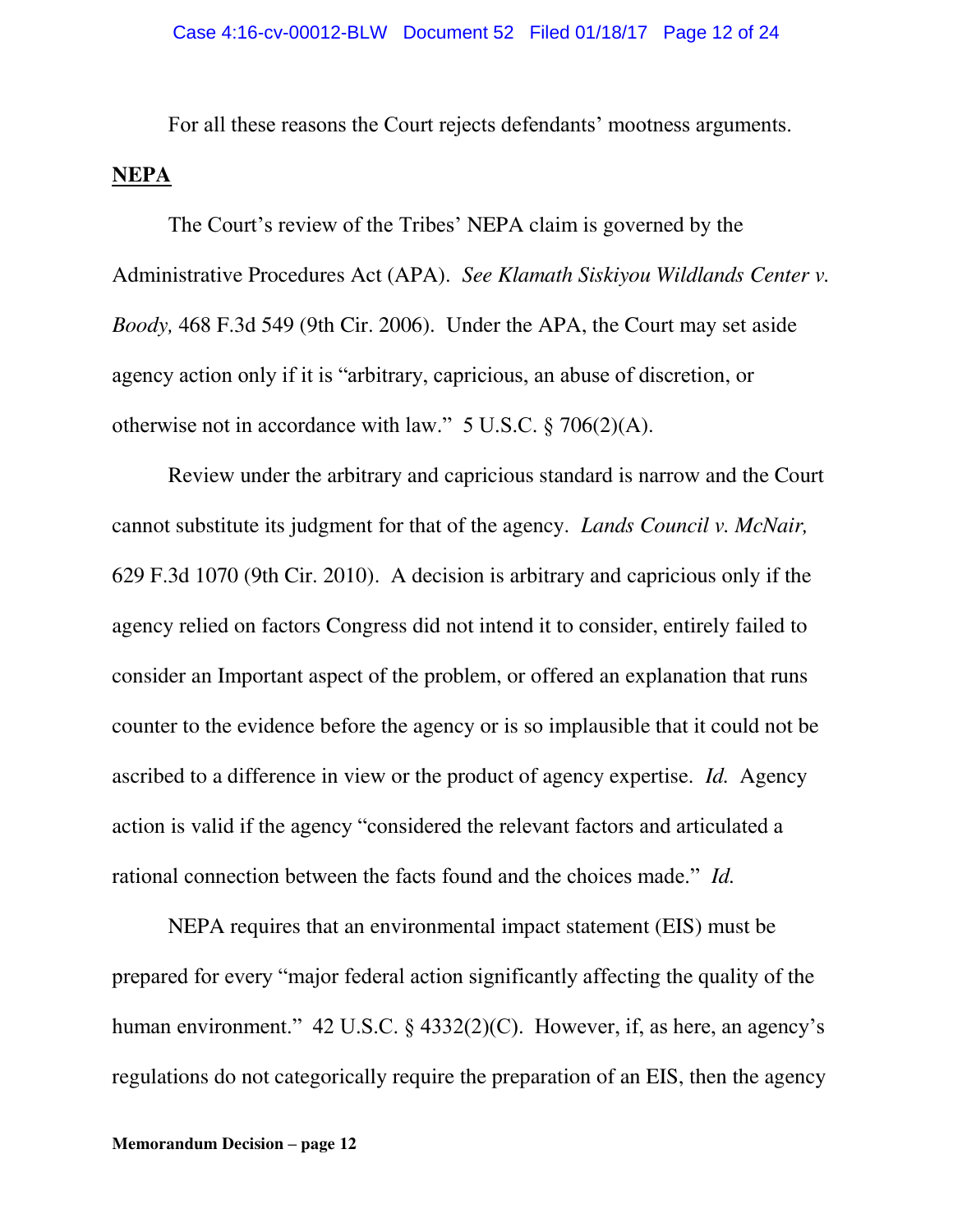must first prepare an Environmental Assessment (EA) to determine whether the action will have a significant effect on the environment. See 40 C.F.R. § 1501.4. If the EA establishes that the agency's action may have a significant effect upon the environment, an EIS must be prepared*. Blue Mountains Biodiversity Project v. Blackwood*, 161 F.3d 1208, 1211 (9th Cir.1998). If not, the agency must issue a Finding of No Significant Impact (FONSI), *see* 40 C.F.R. §§ 1501.4, 1508.9, accompanied by "a convincing statement of reasons to explain why a project's impacts are insignificant." *Blue Mountains*, 161 F.3d at 1212.

 NEPA regulations guide the inquiry into whether the project at issue here may have a significant impact. Those regulations, promulgated by the Council on Environmental Quality ("CEQ"), require consideration of two broad factors: "context and intensity." *See* 40 C.F.R. § 1508.27; 42 U.S.C. § 4332(2)(C). Context refers to the setting in which the proposed action takes place. *Id.* at § 1508.27(a). Intensity means "the severity of the impact," and involves examining ten factors:

(1) Impacts that may be both beneficial and adverse. A significant effect may exist even if the Federal agency believes that on balance the effect will be beneficial. (2) The degree to which the proposed action affects public health or safety.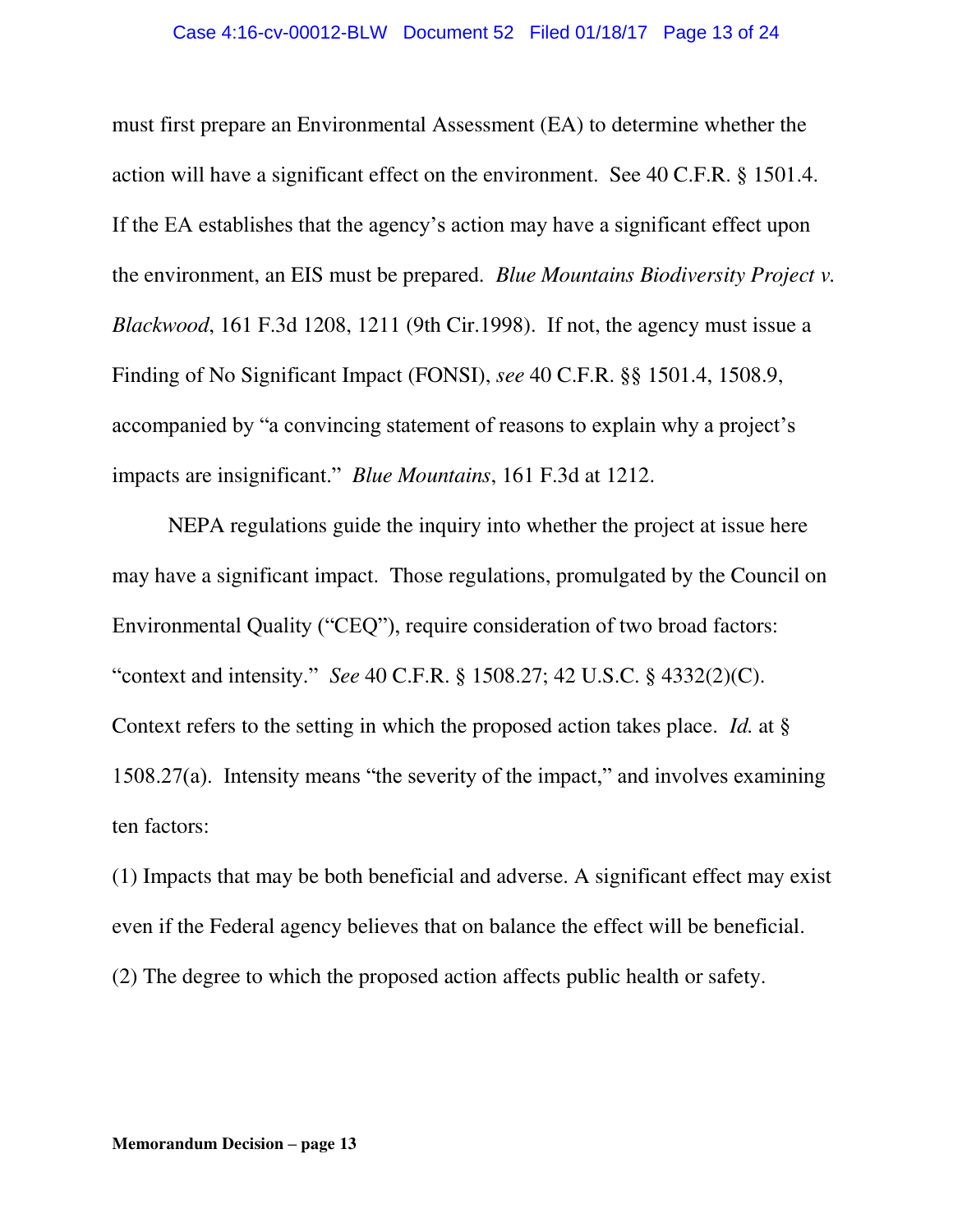#### Case 4:16-cv-00012-BLW Document 52 Filed 01/18/17 Page 14 of 24

(3) Unique characteristics of the geographic area such as proximity to historic or cultural resources, park lands, prime farmlands, wetlands, wild and scenic rivers, or ecologically critical areas.

(4) The degree to which the effects on the quality of the human environment are likely to be highly controversial.

(5) The degree to which the possible effects on the human environment are highly uncertain or involve unique or unknown risks.

(6) The degree to which the action may establish a precedent for future actions with significant effects or represents a decision in principle about a future consideration.

(7) Whether the action is related to other actions with individually insignificant but cumulatively significant impacts. Significance exists if it is reasonable to anticipate a cumulatively significant impact on the environment. Significance cannot be avoided by terming an action temporary or by breaking it down into small component parts.

(8) The degree to which the action may adversely affect districts, sites, highways, structures, or objects listed in or eligible for listing in the National Register of Historic Places or may cause loss or destruction of significant scientific, cultural, or historical resources.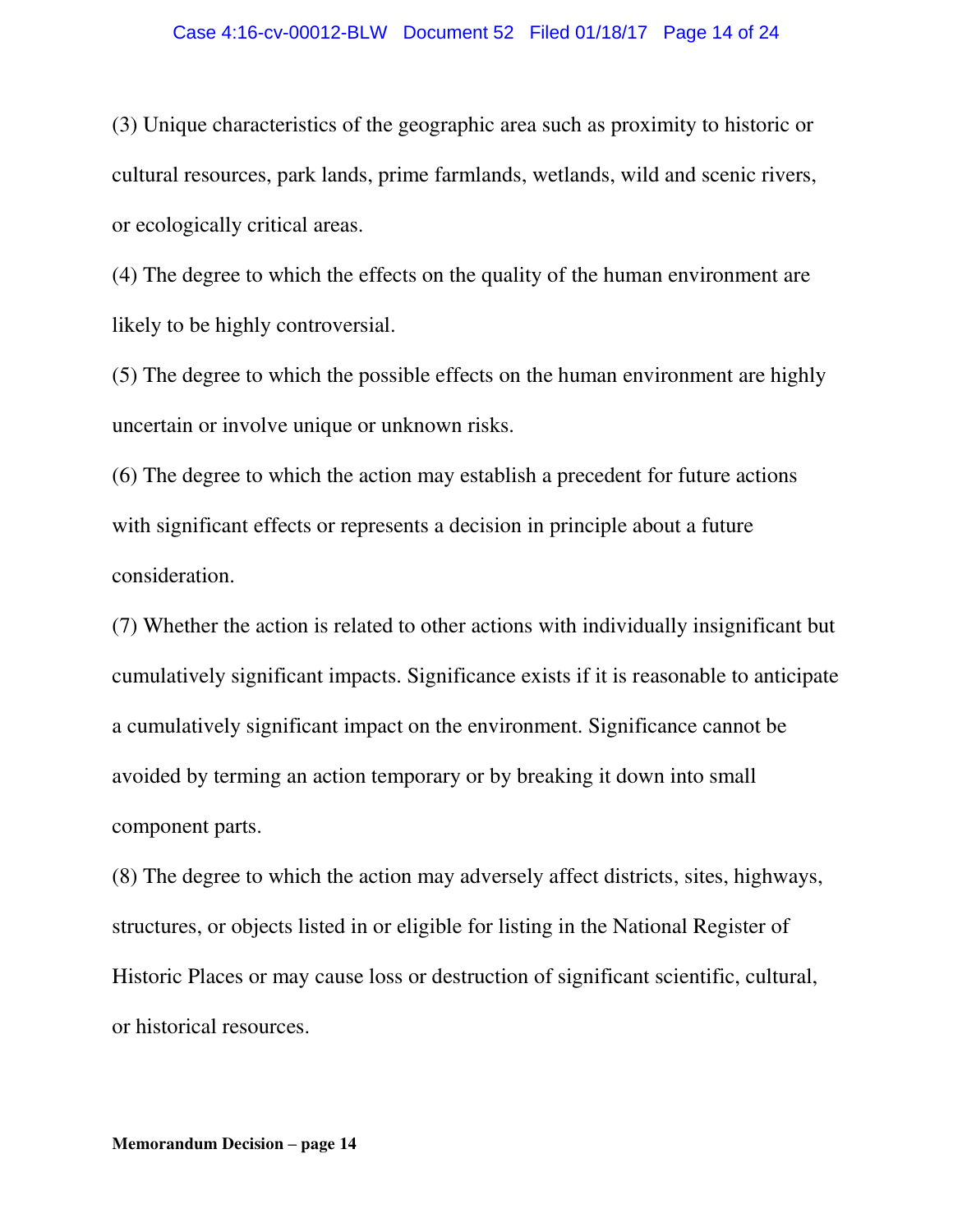(9) The degree to which the action may adversely affect an endangered or threatened species or its habitat that has been determined to be critical under the Endangered Species Act of 1973.

(10) Whether the action threatens a violation of Federal, State, or local law or requirements imposed for the protection of the environment.

*See* 40 C.F.R. § 1508.27(b). The presence of "one of these factors may be sufficient to require preparation of an EIS in appropriate circumstances." *Ocean Advocates v. U.S. Army Corp of Engineers*, 402 F.3d 846 (9th Cir. 2005).

The Court will turn to examine the EA's evaluation of the intensity of the impact, and specifically its analysis of the cumulative impact factor.

# **NEPA – Cumulative Impact**

 The seventh factor listed above required the Forest Service to evaluate whether the IDFG's proposed one-year elk collaring project was "related to other actions with individually insignificant but cumulatively significant impacts. Significance exists if it is reasonable to anticipate a cumulatively significant impact on the environment." See 40 C.F.R. § 1508.27(b)(7). A cumulative impact is an "impact on the environment which results from the incremental impact of the action when added to other . . . reasonably foreseeable future actions . . . ." 40 C.F.R. § 1508.7.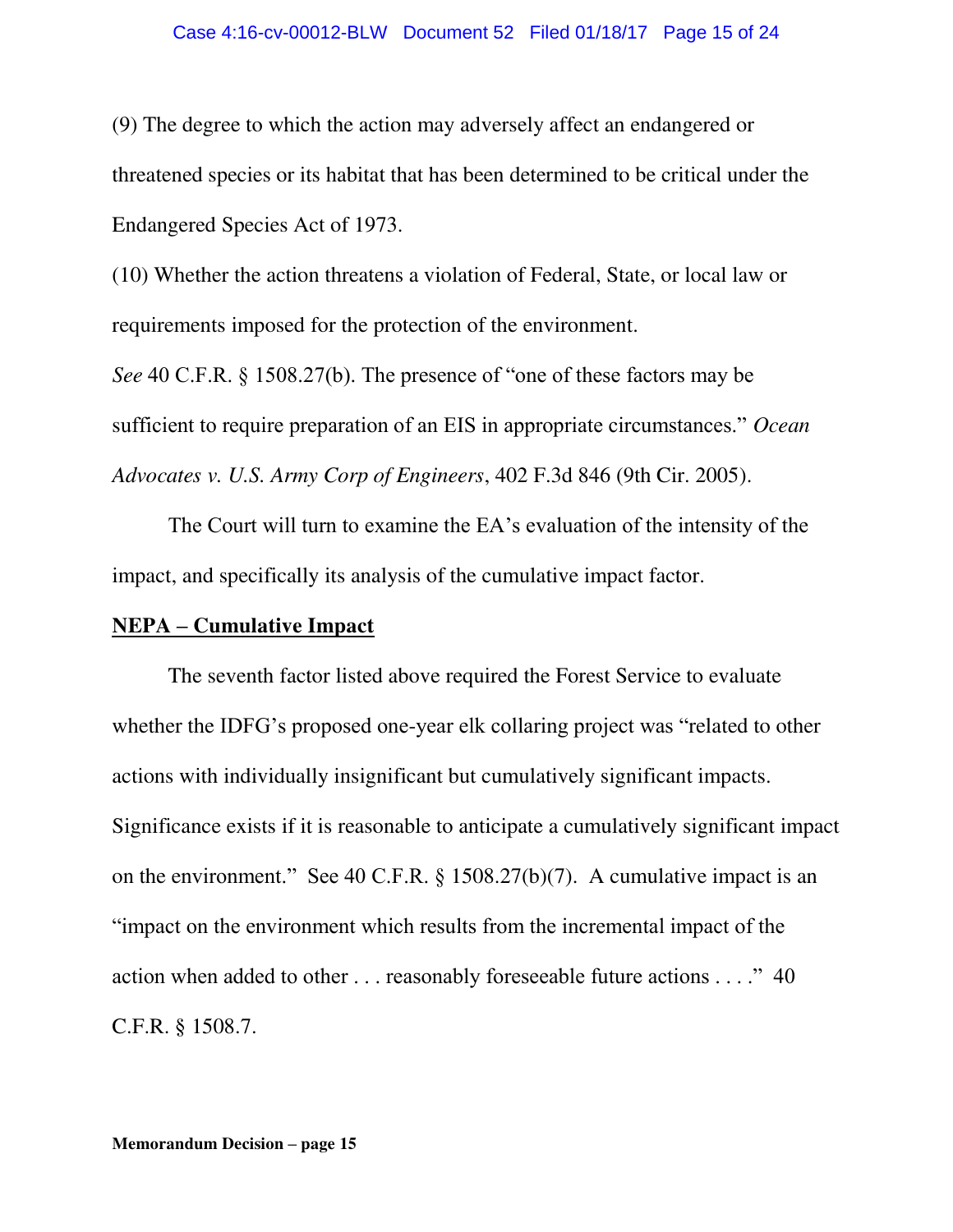As discussed above, the IDFG had stated that even a five-year collaring operation was not sufficient to obtain the data necessary for the IDFG's purposes. As the Court found above, the record demonstrates that there was never any doubt that the IDFG's plan is to pursue hundreds of helicopter landings to collar elk in the Wilderness Area. These circumstances demonstrate that it was "reasonably foreseeable" that the IDFG would seek further helicopter landings, and the EA, as quoted above, even recognized this reality.

An EA's analysis of cumulative impacts "must give a sufficiently detailed catalogue of past, present, and future projects, and provide adequate analysis about how these projects, and differences between the projects, are thought to have impacted the environment." *Te-moak Tribe of Western Shoshone of Nevada v. U.S.,* 608 F.3d 592, 602 (9th Cir. 2010). This cumulative analysis "must be more than perfunctory; it must provide a useful analysis of the cumulative impacts of past, present, and future projects." *Ocean Advocates,* 402 F.3d at 868.

 Here, the EA and FONSI essentially allowed the IDFG to get away with slicing its long-term helicopter collaring project into a one-year sliver of a project to mitigate the cumulative impacts. This is precisely what the CEQ regulations prohibit. *Id.* The failure to take a "hard look" at this seventh factor in the intensity analysis means, by itself, that the EA and FONSI violate NEPA. *Id.* But there is another factor that was ignored – factor six.

#### **Memorandum Decision – page 16**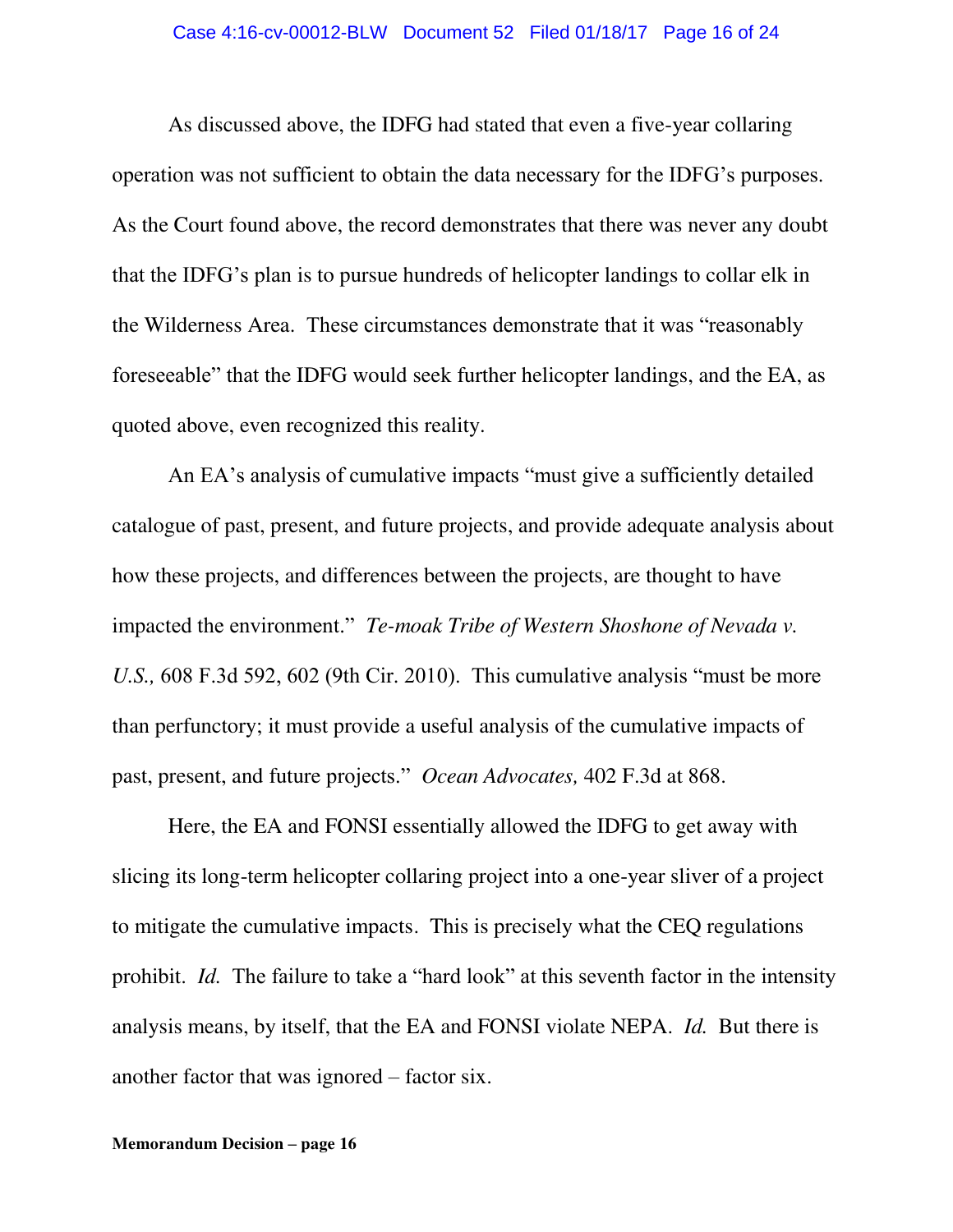### **NEPA – Precedent**

The sixth intensity factor required the Forest Service to evaluate the degree to which the IDFG's proposal may establish a precedent for future actions with significant effects or represents a decision in principle about a future consideration. The Forest Service approval of this one-year project certainly set a precedent for approval of similar projects in the future, giving the IDFG incentive to continue slicing its long-term project into one-year slivers.

### **NEPA – Ecologically Critical Areas**

 The third factor in determining whether an EIS is required is the "unique characteristics of the geographic area such as proximity to . . . ecologically critical areas." *See* 40 C.F.R. § 1508.27(b)(3). This factor is triggered because the project took place in the Wilderness Area.

# **NEPA – Conclusion**

 In conclusion, three important factors – cumulative impacts, precedent, and an ecologically critical area – were present, any one of which would have triggered the preparation of an EIS rather than an EA. The Forest Service therefore violated NEPA by failing to prepare an EIS.

### **Wilderness Act**

 The land protected by the Wilderness Act is "untrammeled by man, where man himself is a visitor who does not remain." See 16 U.S.C. § 1131(c). The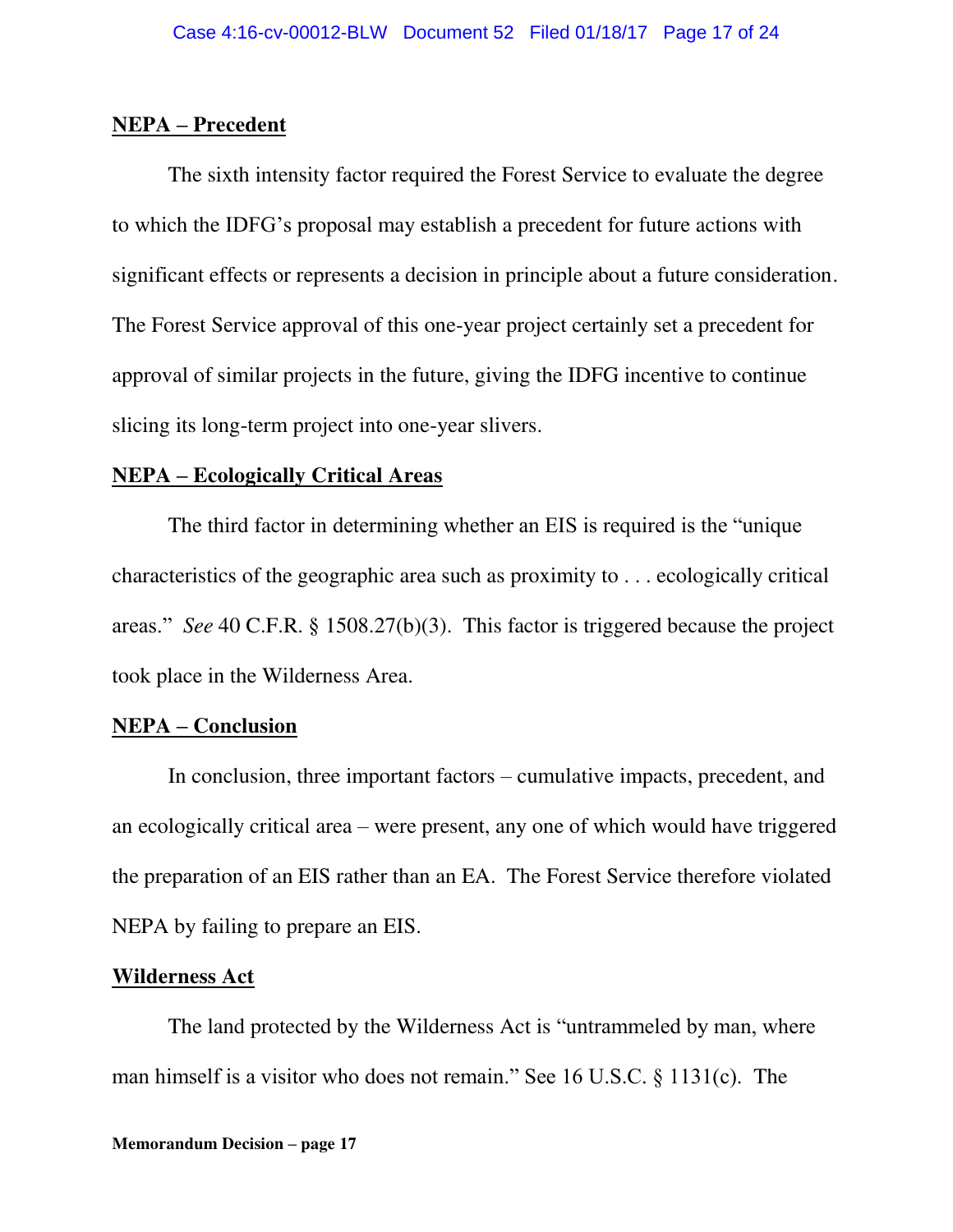#### Case 4:16-cv-00012-BLW Document 52 Filed 01/18/17 Page 18 of 24

landing of aircraft, among other activities, is banned "except as necessary to meet minimum requirements for the administration of the area." *See* 16 U.S.C. § 1133(c). This statutory provision "requires, among other things, that the Forest Service make a finding of 'necessity' before authorizing [otherwise prohibited activities] in wilderness areas." *High Sierra Hikers Ass'n v. Blackwell*, 390 F.3d 630, 646 (9th Cir. 2004).

This prohibition is one of the strictest prohibitions in the Act. *See Wilderness Watch,* 629 F.3d at 1040. "The limitation on the Forest Service's discretion to authorize prohibited activities only to the extent necessary flows directly out of the agency's obligation under the Wilderness Act to protect and preserve wilderness areas." *High Sierra Hikers Ass'n*, 390 F.3d at 647. However, the Ninth Circuit has recognized that ultimately:

the Wilderness Act requires a delicate balancing between Congress' desire to maintain lands untouched by humans and Congress' recognition that such an idealistic view is subject to some practical limitations.

*Wilderness Watch*, 629 F.3d at 1033, 1039–40 (recognizing that Congress "did not mandate that the Service preserve the wilderness in a museum diorama... [i]nstead, Congress stated that the wilderness was to be preserved as wilderness and made accessible to people, devoted to the public purposes of recreational, scenic, scientific, educational, conservation, and historical uses."); *see also Wolf Recovery*, 692 F.Supp.2d at 1269 (the Act "could have directed that the area

**Memorandum Decision – page 18**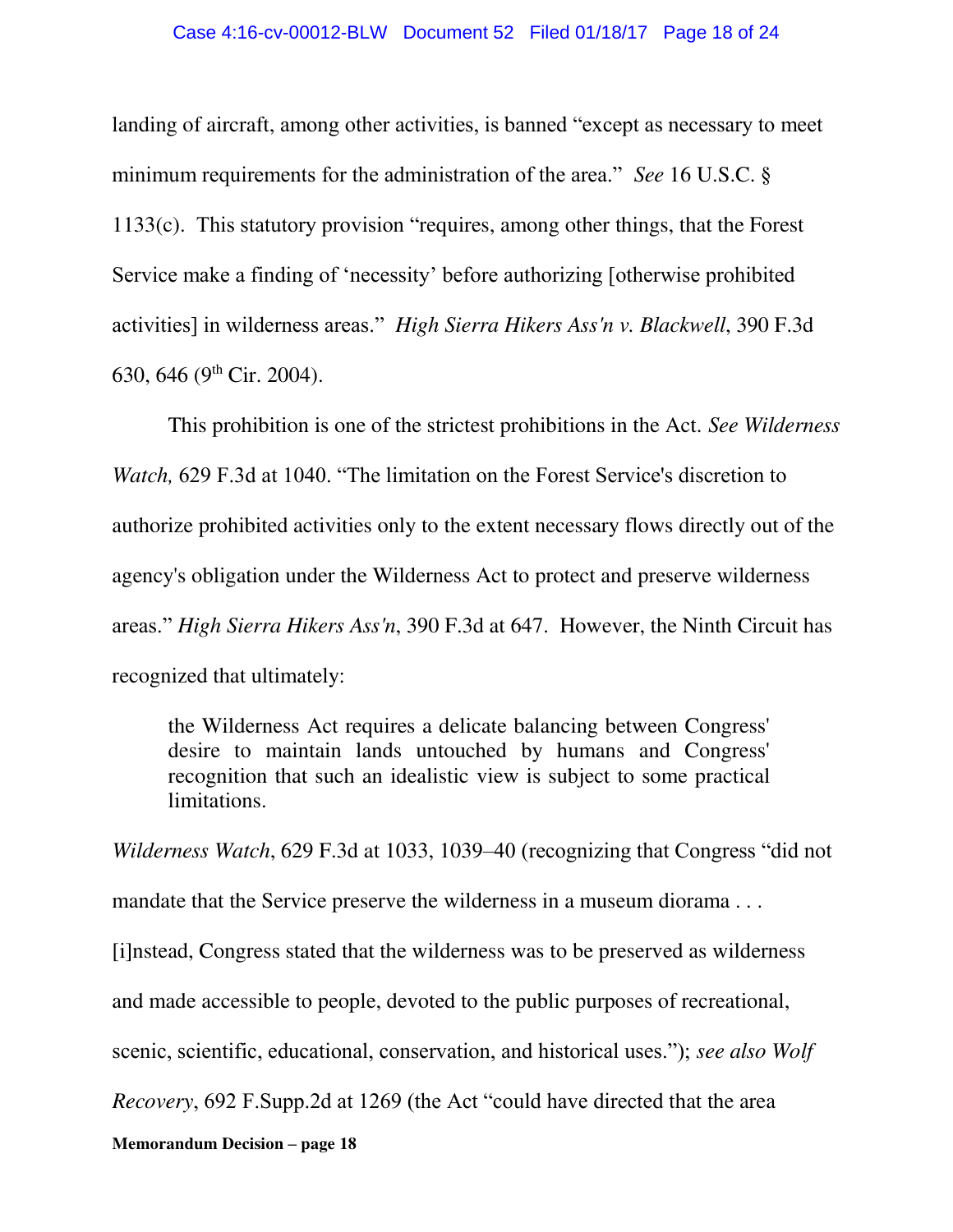#### Case 4:16-cv-00012-BLW Document 52 Filed 01/18/17 Page 19 of 24

remain entirely wild and unmanaged, but it did not take that path"). In fact, the required analysis for Wilderness Act compliance allows an agency to determine that another purpose consistent with the Act is more important than maintaining pristine wilderness, but in doing so the agency must make the requisite findings. *High Sierra Hikers Ass'n*, 390 F.3d at 647.

 But in this case, the IDFG's Director, Virgil Moore, argues that the State "does not need federal approval to place radio-collars on elk or wolves, or to take control actions on wolves in the Frank Church Wilderness." *See State Reply Brief (Dkt. No. 48)* at p. 6. To support this claim, Director Moore points to a savings clause in the Wilderness Act stating that "[n]othing in this chapter shall be construed as affecting the jurisdiction or responsibilities of the several States with respect to wildlife and fish in the national forests." *See* 16 U.S.C. § 1133(d)(7). While this language preserves a State's right to manage wildlife in the Wilderness Area, Congress did not mean "to eviscerate the primacy of federal authority" over the Wilderness Area. *See National Audubon Society, Inc. v. Davis,* 307 F.3d 835,  $854$  (9<sup>th</sup> Cir. 2002) (interpreting similar language in National Wildlife Refuge System Improvement Act). The "overarching purpose" of Congress in passing the Wilderness Act was to preserve the "wilderness character" of that land. *High Sierra Hikers Ass'n,* 390 F.3d at 648. Congress made preservation of wilderness values "the primary duty of the Forest Service, and it must guide all decisions as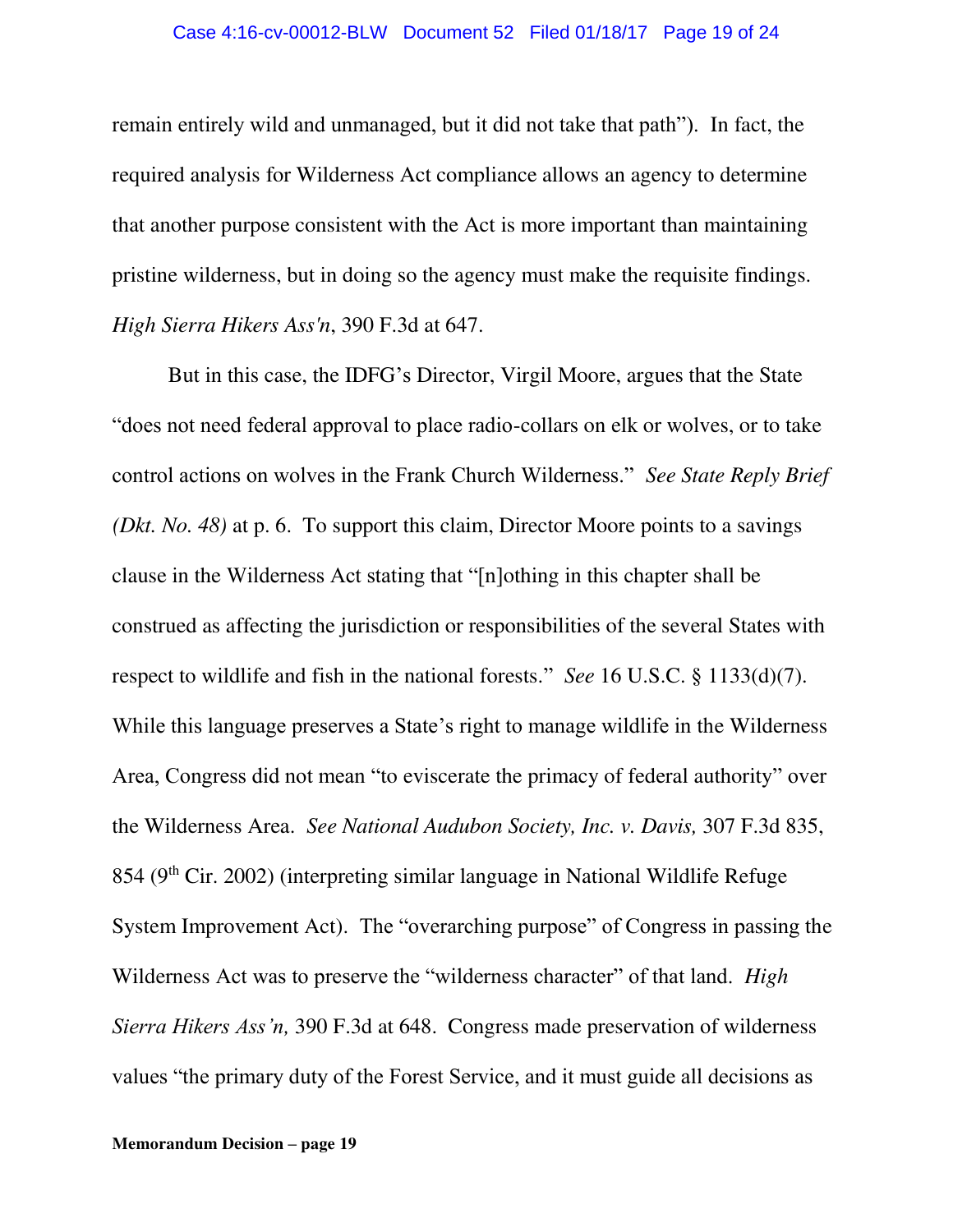the first and foremost standard of review for any proposed action." *Greater Yellowstone Coalition v. Timchak*, 2006 WL 3386731 at \*6 (D.Idaho Nov. 21, 2006).

 In other words, the IDFG must obtain approval from the Forest Service before undertaking a project in the Wilderness Area. And that means that any action taken by the IDFG without Forest Service approval would be contrary to the Wilderness Act. It also means that before any approval can be granted, the Forest Service must first make the "necessity" finding discussed above.

In this case, the Forest Service could not make an informed "necessity" finding because it was only looking at a one-year portion of a much larger longterm plan. As discussed above, the Forest Service had allowed the IDFG to divide up its project into a smaller proposal that hid the true nature of the impacts. Thus, the Forest Service failed to make the "necessity" finding required by the Wilderness Act.

### **Eleventh Amendment**

Director Moore claims immunity under the Eleventh Amendment. The Court rejects that claim.

The plaintiffs seek only injunctive relief against Director Moore, and do not seek any monetary relief from the State. The Eleventh Amendment protects the State against federally-based claims for monetary relief that will necessarily be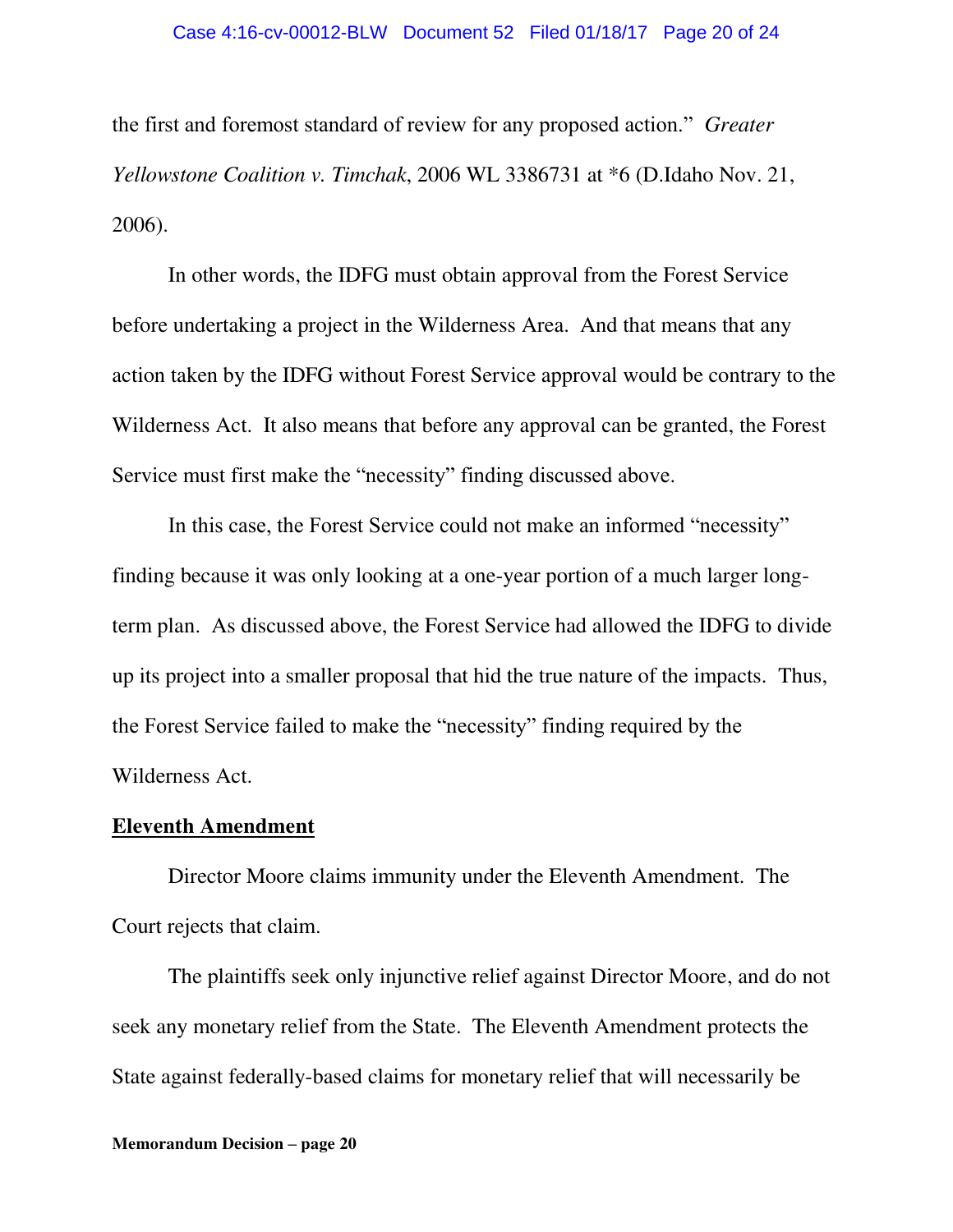borne by the State's treasury. *See Pennhurst State School & Hosp. v. Halderman,* 104 S. Ct. 900, 909-11 (1984). There are no such claims here.

Moreover, the supremacy clause mandates that federal courts have the power to enjoin state officials for violations of federal statutes. *Almond Hill School v. United States Dep't of Agric.*, 768 F.2d 1030, 1034 (9th Cir.1985). More specifically, "[n]onfederal actors may . . . be enjoined under NEPA if their proposed action cannot proceed without the prior approval of a federal agency." *Fund for Animals, Inc. v. Lujan, 962 F.2d 1391, 1397 (9th Cir. 1992). As discussed* above, the IDFG must seek approval from the Forest Service before proceeding with any helicopter landings in the Wilderness Area. Thus, Director Moore's claim of Eleventh Amendment immunity must be rejected pursuant to *Fund for Animals.<sup>1</sup>*

### **Injunctive Relief**

 The Court has found above that the Forest Service violated NEPA and the Wilderness Act in approving the helicopter elk collaring project proposed by the IDFG. The IDFG also violated the terms of that approval by collaring wolves. As a result of the project, the IDFG is gathering data on 57 elk and 3 wolves. The

 $\overline{a}$ 

<sup>&</sup>lt;sup>1</sup> Director Moore was properly joined under Rule 19(a).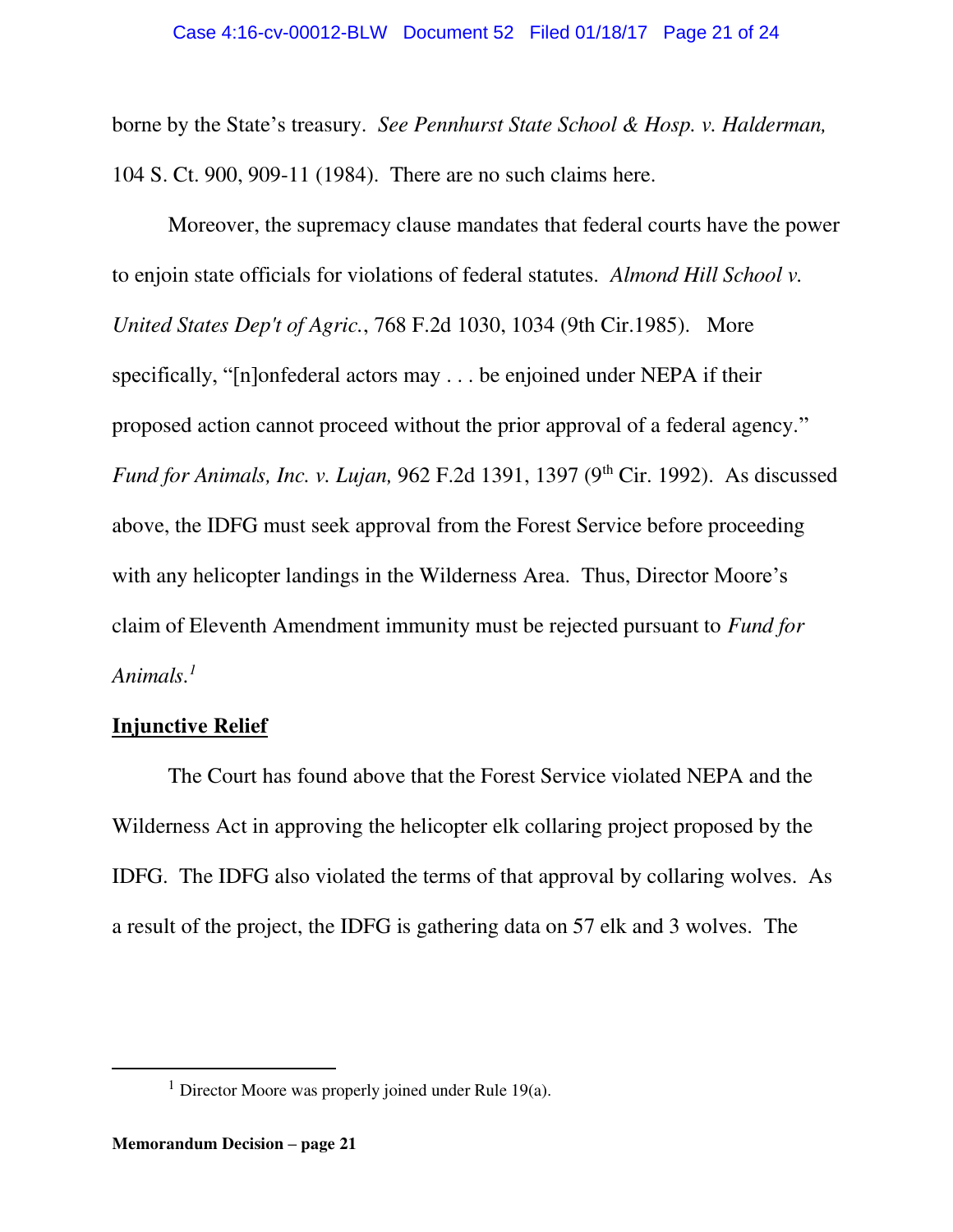plaintiffs ask the Court to enjoin the IDFG's use of the data and to order its destruction.

A plaintiff seeking a permanent injunction must demonstrate (1) that it has suffered an irreparable injury; (2) that remedies available at law, such as monetary damages, are inadequate to compensate for that injury; (3) that, considering the balance of hardships between the plaintiff and defendant, a remedy in equity is warranted; and (4) that the public interest would not be disserved by a permanent injunction. *Monsanto Co. v. Geertson Seed Farms*, 561 U.S. 139, 157 (2010). Here, the injury to the plaintiffs' interest in the wilderness character of the Wilderness Area is real and cannot be compensated for by a monetary award. The balance of hardships tips toward plaintiffs because the elk collaring data was gathered in violation of NEPA and the Wilderness Act. The public interest demands that there be consequences for the violations of these laws.

For all these reasons, permanent injunctive relief is warranted under *Geerston.* The Court will enjoin the Forest Service from considering any of the data gathered from the elk and wolves as a result of this project. The Court will also enjoin the Forest Service from approving any future helicopter projects without delaying implementation for 90-days to allow affected groups to file challenges to the projects.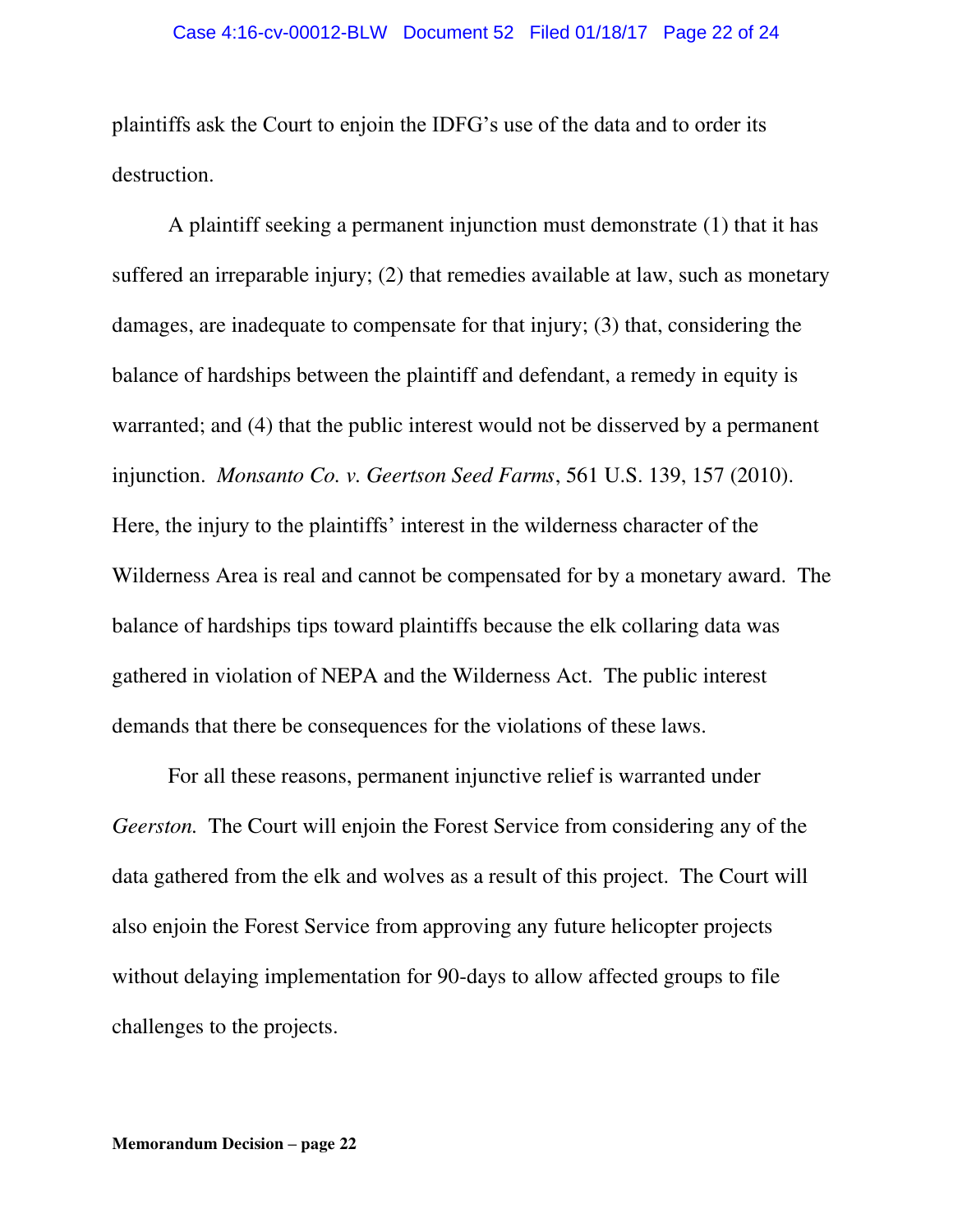With regard to the defendant Director of the IDFG, the Court will enjoin the Director from using any of this data in further proposals seeking approval from the Forest Service. The plaintiffs ask the Court to go further and order that the Director destroy the data gathered in this project. A mandatory injunction "orders a responsible party to take action." *Garcia v. Google, Inc*., 786 F.3d 733, 740 (9th Cir. 2015). Mandatory injunctions are "particularly disfavored" and may not be granted "unless extreme or very serious damage will result." *Marlyn Nutraceuticals, Inc. v. Mucos Pharma GmbH & Co.,* 571 F.3d 873, 878 (9th Cir. 2009). Further, a court should not enter a mandatory injunction in doubtful cases or where the injury complained of is compensable by monetary damages. *Id*.

This is the rare or extreme case where a mandatory injunction is required. The IDFG has collected data in violation of federal law and intends to use that data to seek approvals in the future for more helicopter landings in the Wilderness Area. While the helicopter landings represent harm that has passed, the IDFG's possession of the data constitutes an ongoing harm that continues to this day and beyond. The only remedy that will directly address the ongoing harm is an order requiring destruction of the data – no monetary award or other such sanction will alleviate the ongoing harm. Thus, the Court will issue a mandatory injunction ordering the Director to destroy the data received on the elk and wolves collared in this project.